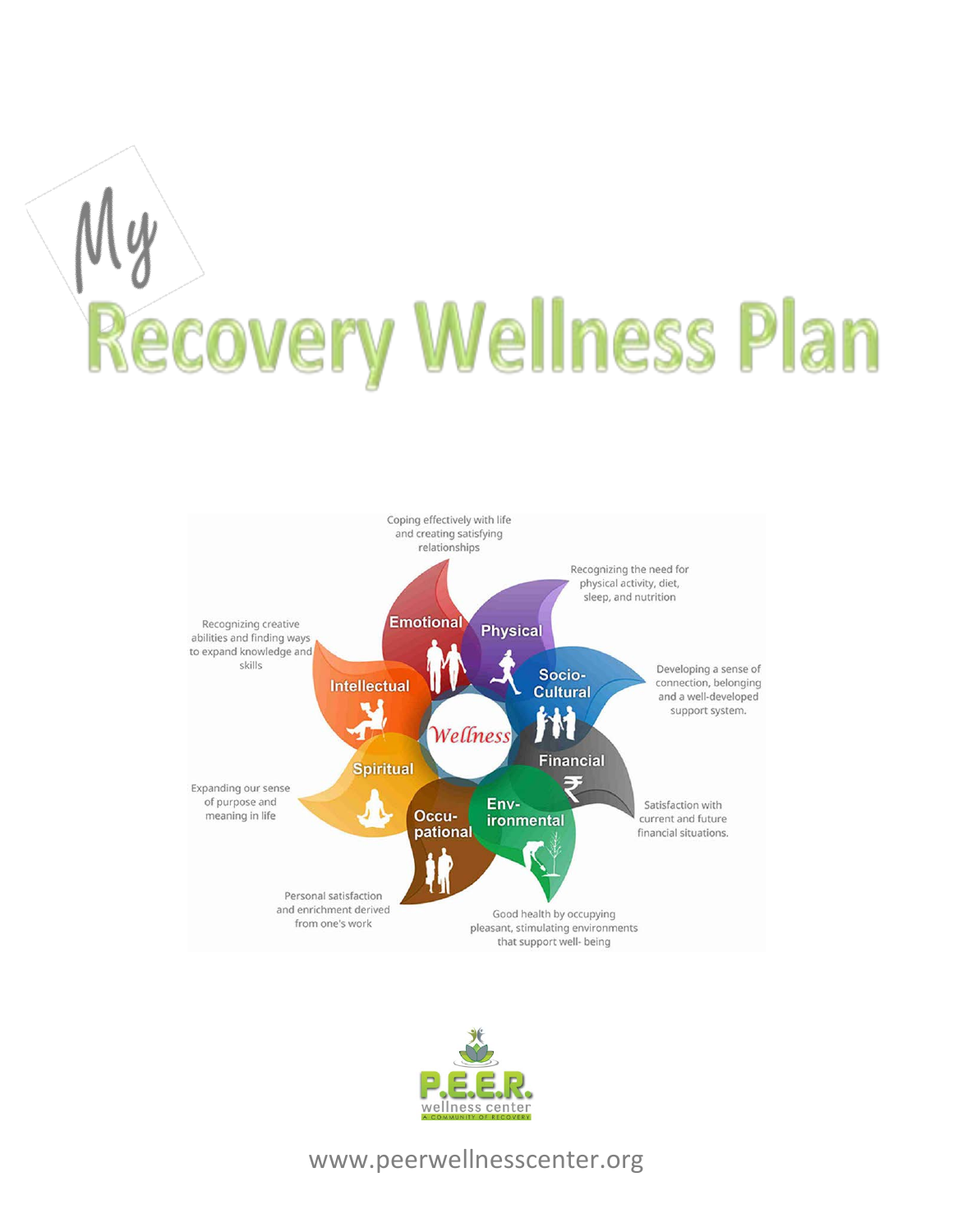*"Recovery is a process of change through which individuals improve their health and wellness, live a selfdirected life, and strive to reach their full potential."*

*~SAMHSA (2014)*

# **Guiding Principles of Recovery**



- There are many pathways to recovery.
- Recovery is self-directed and empowering.
- Recovery involves a personal recognition of the need for change and transformation.
- Recovery is holistic.
- Recovery has cultural dimensions.
- Recovery exists on a continuum of improved health and wellness.
- Recovery is supported by peers and allies.
- Recovery emerges from hope and gratitude.
- Recovery involves a process of healing and self-redefinition.
- Recovery involves addressing discrimination and transcending shame and stigma.
- Recovery involves (re)joining and (re)building a life in the community.
- Recovery is a reality. It can, will, and does happen.

Source: CSAT White Paper: Guiding Principles and Elements of Recovery-Oriented Systems of Care.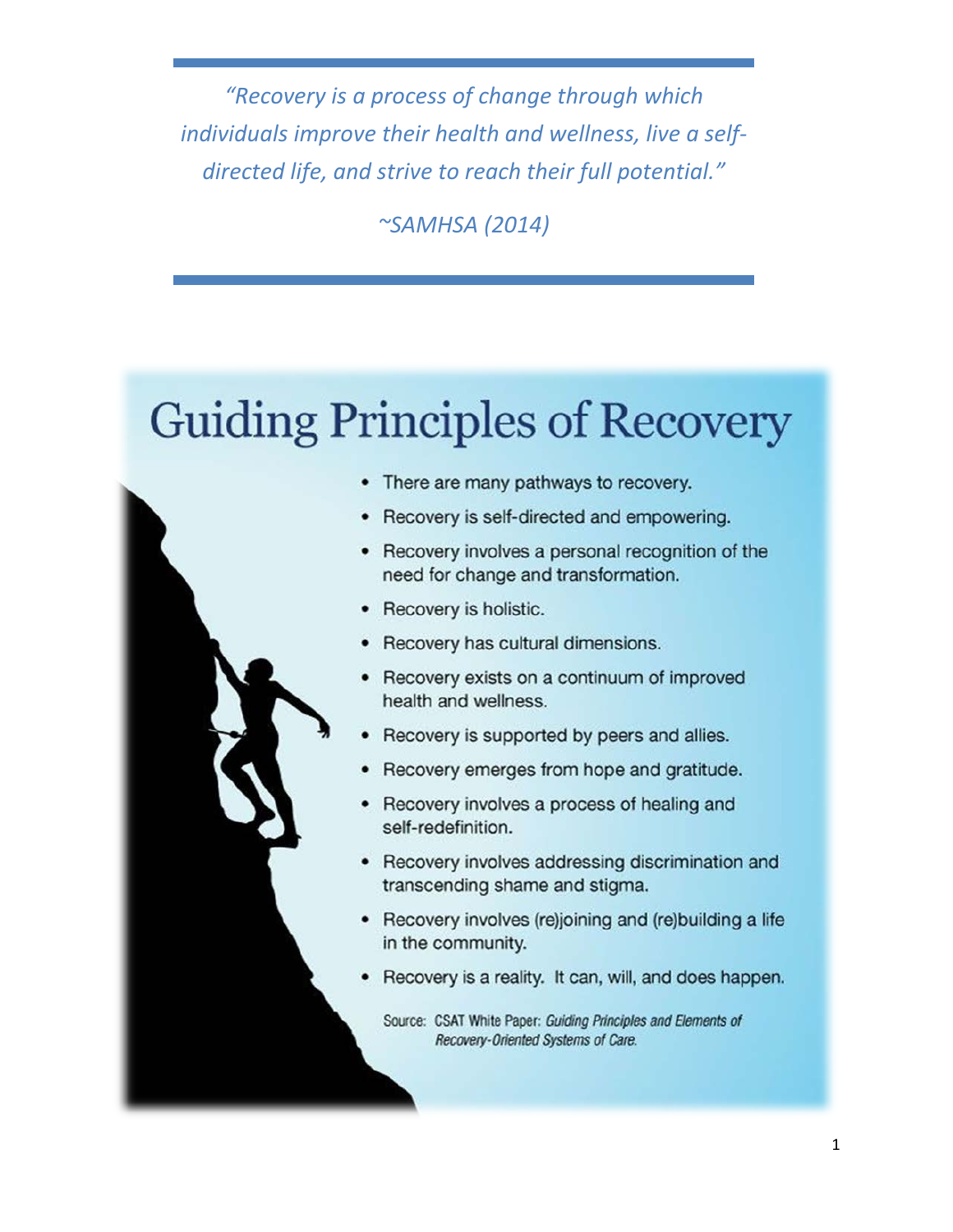This plan is written, maintained and kept by you.

It can be helpful in guiding the conversations between you and your Recovery Coach.

It is often helpful to break down Recovery Wellness into smaller parts; these will be listed below. Under each heading, you will find some questions to get you thinking. Some will strike you as more important than others*. Pay attention to these! T*here is an opportunity to make a goal under each heading – yet you do not need to have a goal under each heading. Often times, it gets confusing to have more than a couple of goals at a time.

Let's get started!



## **What is my overall recovery wellness goal?**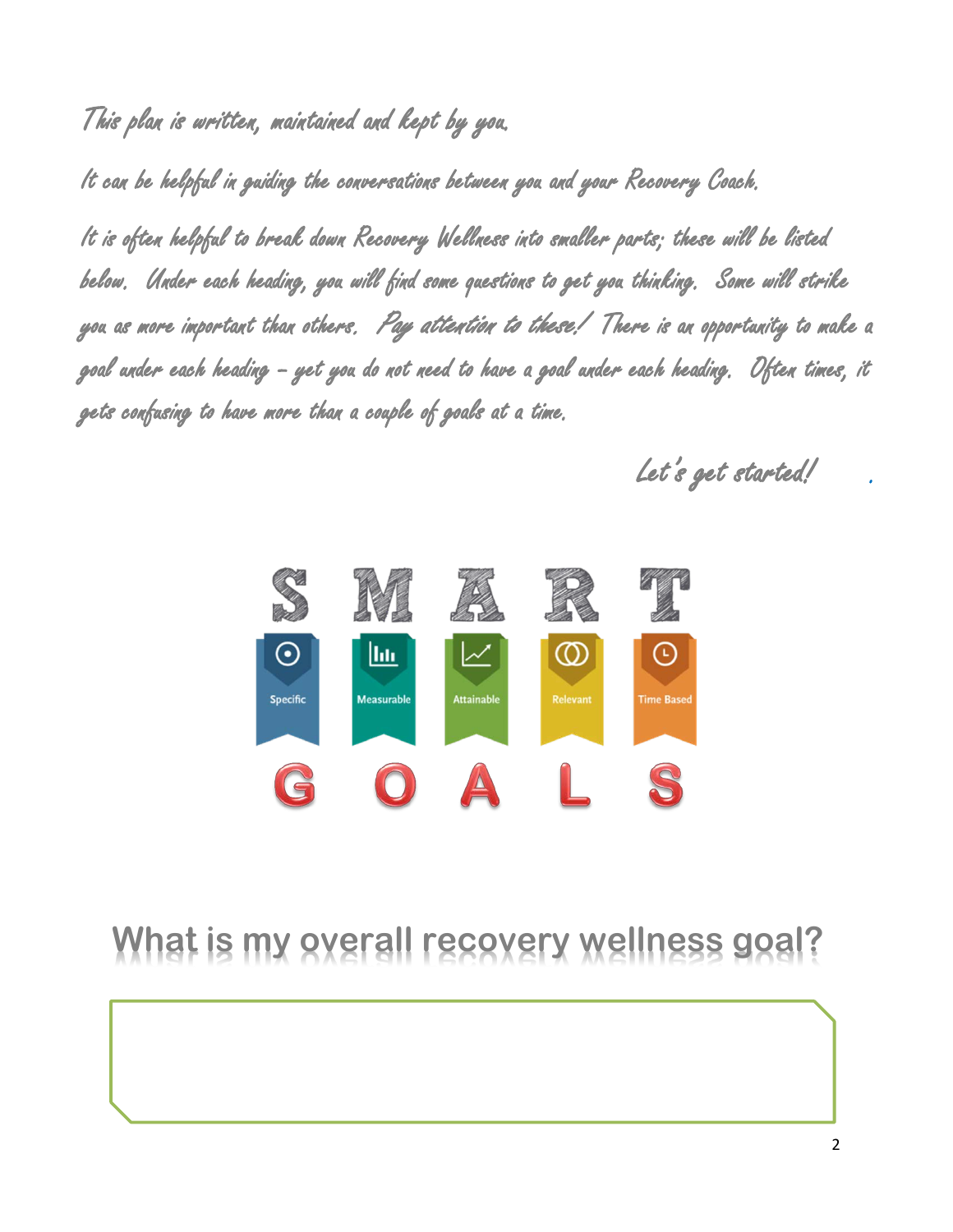### **1. Connection to the Recovery Community?**

- **Do I have contact on a regular basis with people in recovery?**
- **Am I, or do I want to be, involved in a recovery support group?**
- **If involved in a support group, am I active in it and taking suggestions?**
- **Am I, or do I want to be, involved with a faith community?**
- **If involved in a faith community, am I active in that community?**
- **Do I spend social time with others in recovery?**
- **Other questions I should be asking myself:\_\_\_\_\_\_\_\_\_\_\_\_\_\_\_\_\_\_\_\_\_\_\_\_\_\_\_\_\_\_\_\_\_\_\_\_\_\_\_\_\_\_\_\_\_\_\_\_\_\_\_\_\_\_?**

### **Recovery Goal**

**Steps I need to take to reach my goal**

**When do I want to have this goal accomplished?**

### **2. Physical Health**

- **Do I eat a balanced diet?**
- **Do I exercise regularly?**
- **Do I get enough sleep?**
- **Do I need to see a doctor or a dentist?**
- **Do my health care providers know that I am in Recovery?**
- **If I have been prescribed medication for my physical health, am I taking it as prescribed?**
- Other questions I should be asking myself: **with a set of the set of the set of the set of the set of the set of the set of the set of the set of the set of the set of the set of the set of the set of the set of the set**

### **Recovery Goal**

**Steps I need to take to reach my goal** 

**When do I want to have this goal accomplished?**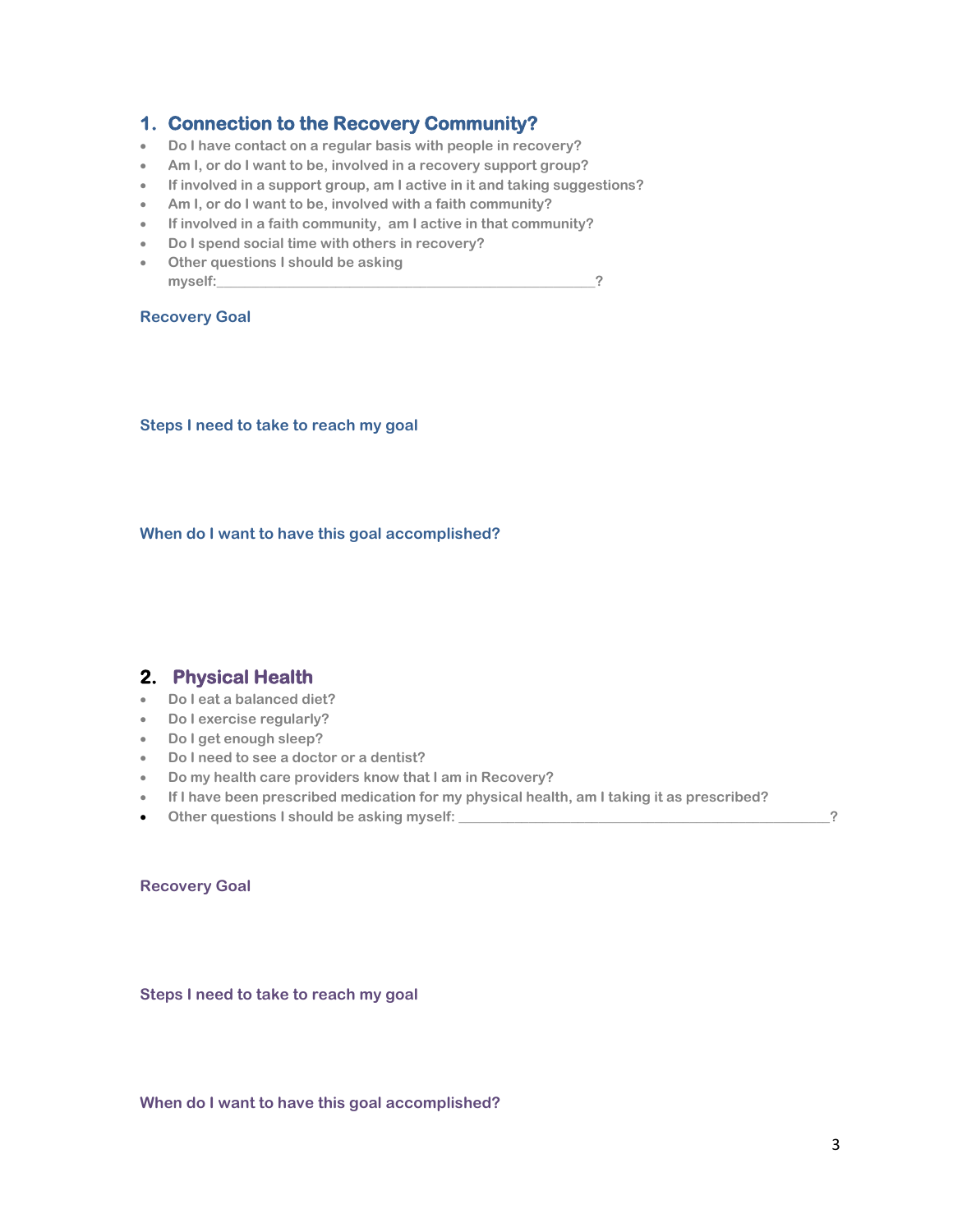### **3. Emotional Health**

- **Do I work at being in healthy relationships?**
- **Am I seeing a therapist/counselor or need to be seeing one?**
- **Do my care providers know that I am in Recovery?**
- **If I have been prescribed medication for my emotional health, am I taking it as prescribed?**
- **Other questions I should be asking myself \_\_\_\_\_\_\_\_\_\_\_\_\_\_\_\_\_\_\_\_\_\_\_\_\_\_\_\_\_\_\_\_\_\_\_\_\_\_\_\_\_\_\_\_\_\_\_\_\_\_\_\_\_ ?**

### **Recovery Goal**

**Steps I need to take to reach my goal** 

**When do I want to have this goal accomplished?**

### **4. Spiritual Health**

- **Am I comfortable with my spirituality?**
- **Do I need to develop a spiritual sense and spiritual practices?**
- **Am I disciplined about my spiritual practices?**
- **Do I take time each day for prayer, meditation and/or personal reflection?**
- **Other questions I should be asking myself:\_\_\_\_\_\_\_\_\_\_\_\_\_\_\_\_\_\_\_\_\_\_\_\_\_\_\_\_\_\_\_\_\_\_\_\_\_\_\_\_\_\_\_\_\_\_\_\_\_\_\_?**

### **Recovery Goal**

**Steps I need to take reach my goal**

**When do I want to have this goal accomplished?**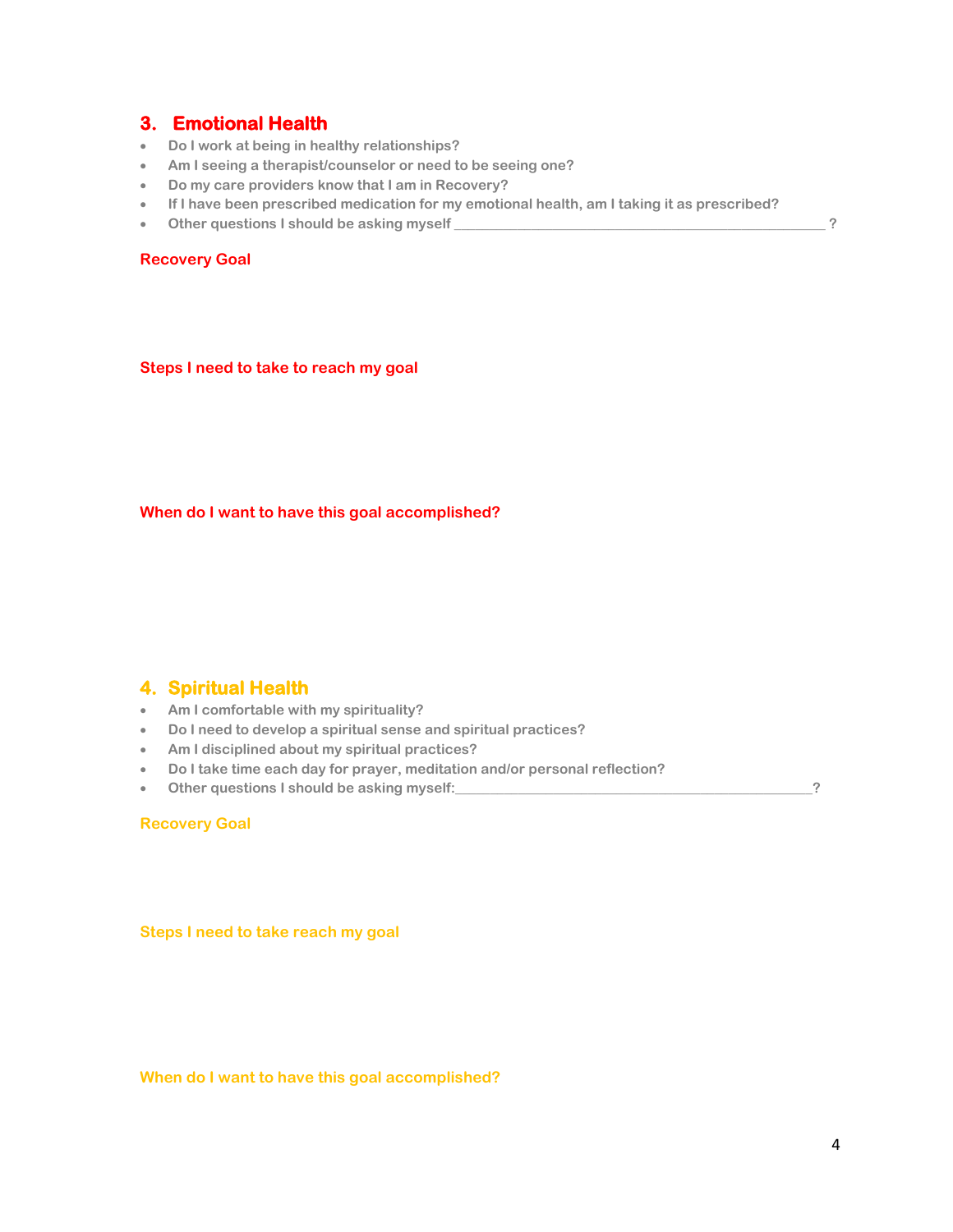### **5. Living Accommodations**

- **Does where I live support my Recovery?**
- **Does who I live with support my Recovery?**
- **Do I need to make any changes in my living situation?**
- Other questions I should be asking myself: **All and the state of the state of the state of the state of the state of the state of the state of the state of the state of the state of the state of the state of the state of**

### **Recovery Goal**

**Steps I need to take reach my goal** 

**When do I want to have this goal accomplished?**

### **6. Job/Education**

- **Do I have or need a job?**
- **Does my job support my recovery goals?**
- **Am I satisfied with my education statues?**
- **Do I need to return to some form of education?**
- **Do I need training in any area?**
- **Other questions I should be asking myself: \_\_\_\_\_\_\_\_\_\_\_\_\_\_\_\_\_\_\_\_\_\_\_\_\_\_\_\_\_\_\_\_\_\_\_\_\_\_\_\_\_\_\_\_\_\_\_\_\_\_\_\_\_?**

### **Recovery Goal**

**Steps I need to take to reach my goal** 

### **When do I want to have this goal accomplished?**